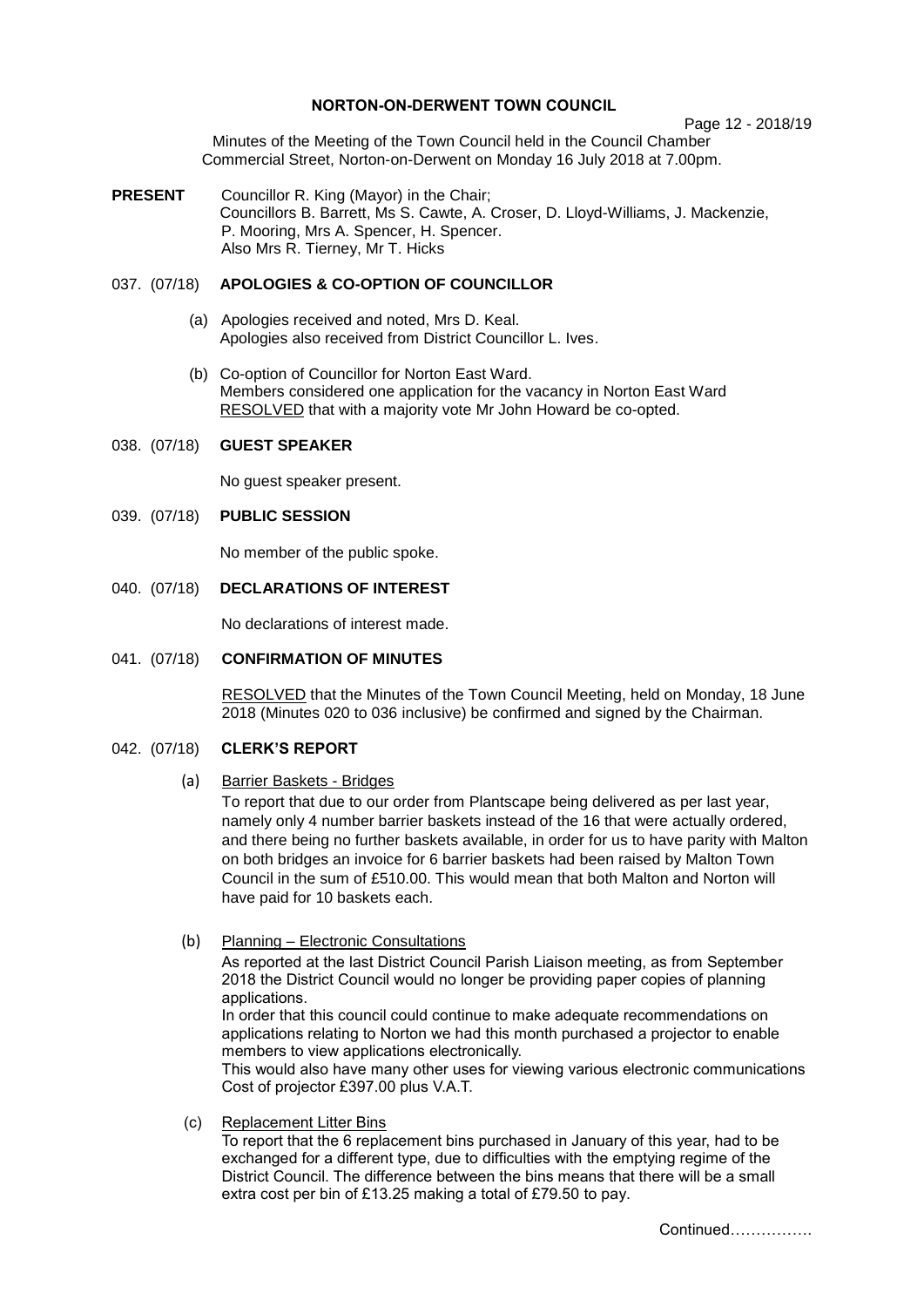- 042. (07/18) **CLERK'S REPORT** (continued)
	- (d) Norton Hive

To inform members that they were invited to attend the Library up to 7pm tomorrow, Tuesday 17 July, to view the progress of the garden. Noted.

 (e) Ryedale Five Towns Meeting Members received a copy of the Notes from the Five Towns meeting held on Tuesday 3 July 2018 at The Memorial Hall Pickering. Noted.

## 043. (07/18) **TOWN MAYOR'S REPORT**

 (a) Five Towns Meeting The mayor reported on his attendance at the Five Towns meeting held at Pickering on the 3 July. Noted.

### 044. (07/18) **FINANCIAL MATTERS**

- (a) Accounts paid and for payment The Clerk reported that accounts nos. 048 to 059 inclusive, amounting to £10,974.97 had been paid since the last meeting of the Council. RESOLVED that account nos. 060 to 063 inclusive, amounting to £2,289.72 be paid. Cheques were drawn and signed accordingly.
- (b) Financial report The Clerk's financial report for the period 01.06.18 to 30.06.18 was received.
- (c) Budgetary monitoring The Clerk's report for the period ending 30 June 2018 was received.

## 045. (07/18) **PLANNING MATTERS**

- (a) Planning applications referred to the Town Council by Ryedale District Council, for comment and/or recommendation were dealt with as follows: -
- 18/00598/FUL Erection of a single storey rear extension to form managers accommodation room and 2no. additional residents bedrooms. Wellington House, 63 Wood Street, Norton, Malton, YO17 9BB RESOLVED Recommend Approval 18/00629/CAT Fell T1 Pear tree and fell T2 Fir tree The Old Pottery, St Nicholas Street, Norton, Malton, YO17 9AQ RESOLVED Recommend Approval, but subject to the trees actually being diseased or classed as dangerous 18/00467/FUL Erection of an assisted living dwelling with ground floor accommodation for the occupier and carer's accommodation / staff facilities above (revised details to approval 17/00574/FUL dated 18.07.2017) Land adjacent 6 Lakeside Way, Norton, Malton, YO17 9PG RESOLVED Recommend Approval
	- (b) To receive decisions notified by Ryedale District Council.

Approved

18/00365/FUL Change of use and alteration of former industrial unit to form racing stables. Warehouse, Langton Road, Norton, Malton

Continued…………….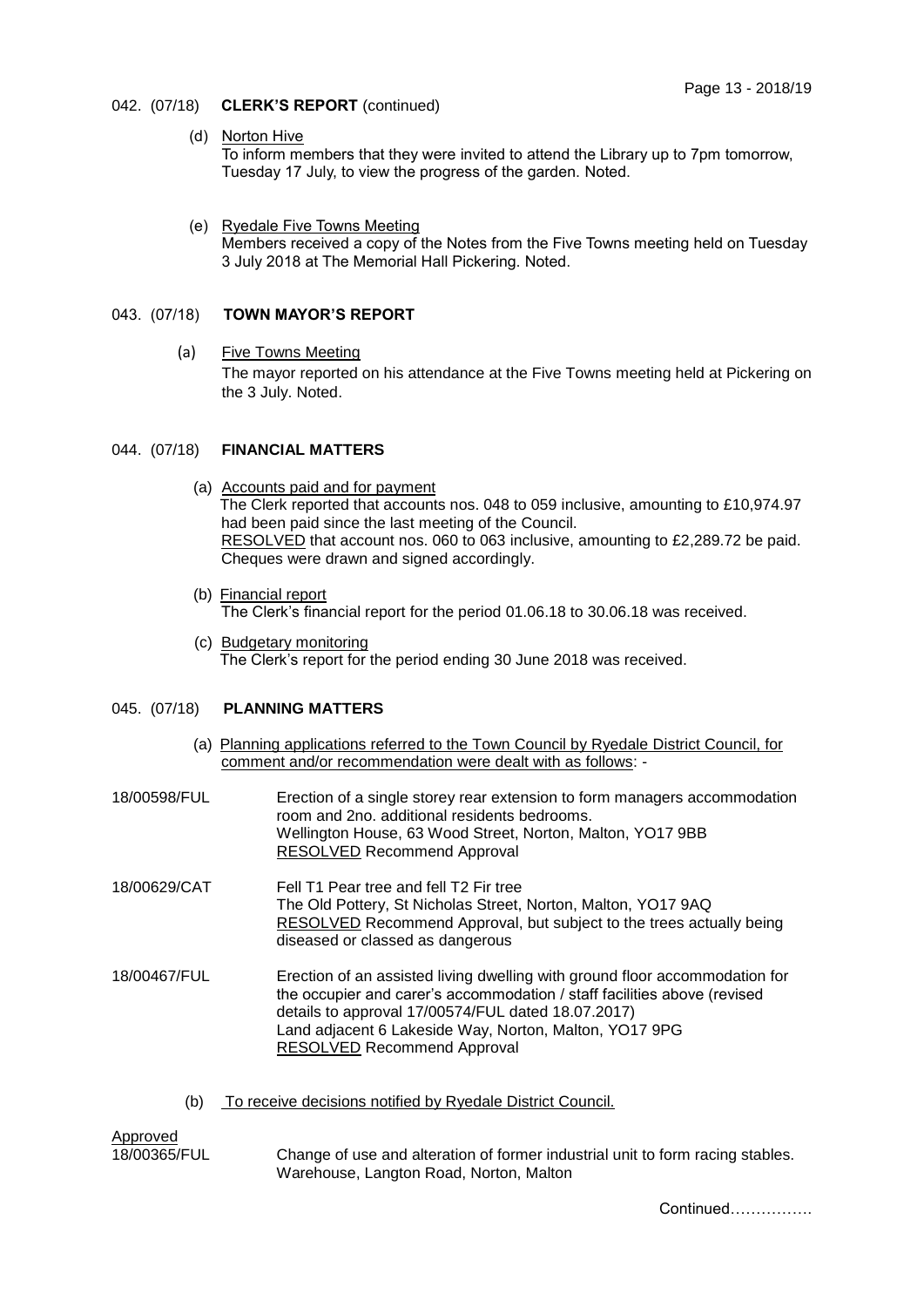## 045. (07/18) **PLANNING MATTERS** (continued)

(b) To receive decisions notified by Ryedale District Council.

| Approved       |                                                                                                                                 |
|----------------|---------------------------------------------------------------------------------------------------------------------------------|
| 18/00397/HOUSE | Erection of single storey side extension, boundary fence and landscaping.<br>Lynwood, 94 Langton Road, Norton, Malton, YO17 9AE |
| 18/00396/HOUSE | Erection of single storey extension to south and east elevations.<br>179 Welham Road, Norton, Malton, YO17 9DU                  |
| 18/00483/HOUSE | Erection of a single storey rear extension<br>59 Mill Street, Norton, YO17 9JJ                                                  |
| Refused        |                                                                                                                                 |
| 18/00431/OUT   | Erection of 6 no. semi-detached 3 bedroom dwellings (site area 0.114 ha)<br>Land adjacent 64 Scarborough Road, Norton           |
|                |                                                                                                                                 |

## 046. (07/18) **FIVE TOWN'S ENVIRONMENTAL GROUP**

Following the Five Towns meeting, members discussed the formation of an 'Environmental Group' with a possible starting project of a supply of reusable shopping bags to be distributed among local businesses. Each council was to nominate two members with possibly one being from the business community. RESOLVED that Councillor Mrs Di Keal and the Mayor Councillor Ray King be appointed as the council's representatives.

## 047. (07/18) **KING GEORGE'S PLAYING FIELD - CONSULTATION**

Members received a report on the consultation exercise carried out at King George's Playing Field, on the scheme options for updating the play equipment. There had been 50 responses in total. 30 voting for Sutcliffe Play, voting for the inclusivity and disabled access equipment 20 voting for Streetscape, voting for the overhead rotator. RESOLVED to approve the scheme from Sutcliffe Play and put this forward for a formal Section 106 Grant Application. 95% Grant Application £44,279 plus V.A.T., 5% council contribution £2,325 plus V.A.T. Total cost of scheme £46,604 plus V.A.T.

#### 048. (07/18) **SKATEPARK**

Members discussed the future of the skatepark following vandalism to the 'halfpipe', and the subsequent meeting with representatives from Malton Town Council that had taken place on Friday 6 July on site.

With the cost of repairing the damage being considerable, and given the age of the equipment, members felt that it would be a good idea to look into the costs of new replacements as there would be the possibility of Section 106 Grant Funding with this option.

A further meeting with members of Malton Town Council to be arranged as soon as further costings were available.

# 049. (07/18) **CORRESPONDENCE**

- (a) Norton and Malton Crime Statistics June 2018. For information. Noted
- (b) Ryedale District Council Don't be a waster campaign for July, 'Environmental Crime' Focusing on graffiti, fly posting and abandoned vehicles. For information. Noted.
- (c) Neighbourhood Policing in Ryedale Survey. Members asked that a letter be sent pointing out the lack of resources for tackling local crime. For information. Noted.
- (d) Operation Eyeball Task force set up to tackle fly tipping in rural parts of Ryedale, Press Release. For information. Noted.

Continued…………….